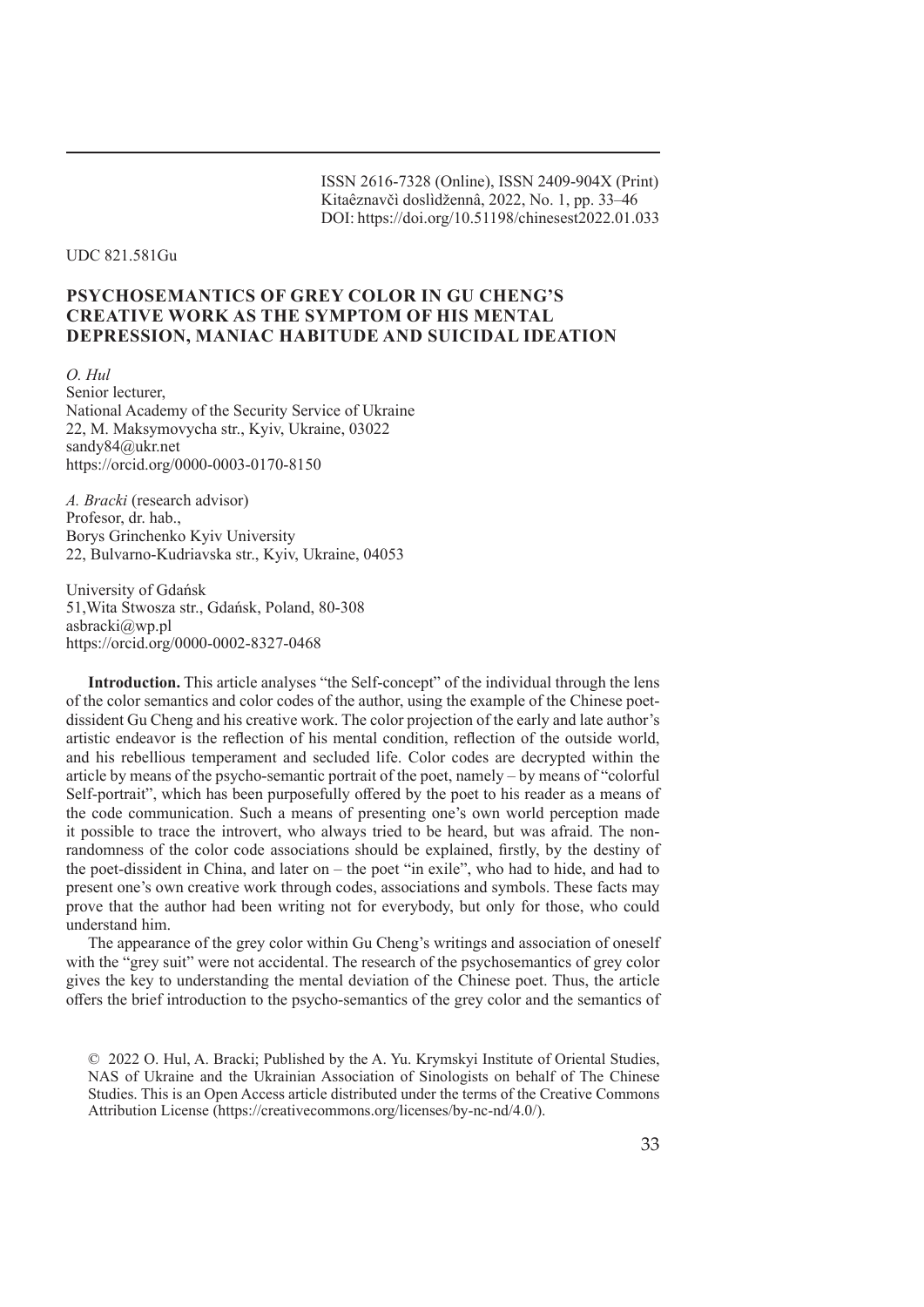the "negative" color connotations and color combinations. Furthermore, at analyzing the poet's biography, there had been carried out the analyses of the "positive" color codes within the early creative writing of the poet with progressive displacement of the "positive" and transferring the lyrical text to the "negative" codes and symbols.

The attention is focused on the semantics of the grey color, on the thoughts and actions of the poet. The article presents the two main reflections of Gu Cheng's character. The first one reveals the hidden endeavors of his private life, the second one – shows the maniacal language of symbols, which could be read in his lyrics. Gu Cheng has hidden his mental condition from the society in his every-day life, but has been "crying out" about his pain in his lyrics and prose. We observe the formation of the dual personality: the introvert – in a real life, and extravert – in creative work. Such a split personality image was typical for the Chinese "Misty poets", whose creative life has been formed as "underground writing" in Celestial Empire and has continued "in exile" far from Motherland.

**Methods of the research.** The article presents the problem by the spectrum of the following psychological methods: biographical method, psychological testing, natural experiment, supervision, psychological simulation of the expectative life events. Among the literary methods, we mainly apply: biographical method, comparative method, sociohistorical approach.

**Results.** By means of the color semantics we show the transformation of the man's thinking. The changing of the poet's mental condition is given through decoding the color semantics, using cultural studies, psychological and sociological approaches. The early Gu Cheng has revealed himself by "warm" color connotations, the late creative work of the author consisted of depressive, maniac and suicidal language codes.

Grey color predominance and the domination of the dark items in the poetic language codes of Gu Cheng reveals the sick condition and the depressive state of the writer. The escalation of the sickness is traced via the grey color frequency, refusal of the "positive" colors, which finally brought to maniacal jealousy and physical abuse.

The poet aimed to use the color codes, thus, to be heard, needed help and treatment. But the alien society and environment, remote and indifferent toward the poet, couldn't accept the pushed aside writer and couldn't timely foretell the tragedy.

**Conclusions.** The results of the research may be used for creating the unique color portrait of the personality, which will help to project the psychological portrait of the person, being in depression. The article shows the personal transformations in gradation from "positive" to "negative", via decoding the color code semantics. Such a color approach toward "the Self-concept" analyzing helps to trace the appearance and climax of the maniac and suicidal behavior through the poet's writing. At the same time, we may underline the importance of the dual nature within decoding the color associations, appealed to by the author. Thus, we focus attention not just at color semantics, typical for the culture of the society, but we analyze the color as the code and symbol considering the color psycho-semantics, confirmed by the scientific conclusions.

Detailed approach to the studies of the man's color portrait is not just the subject of scientific discourse and researches, but is also the key to social and criminalistic investigations and decisions.

**Keywords:** psychosemantics, grey color, color code, Self-concept, mental deviation, suicidal ideation, depression, maniac condition.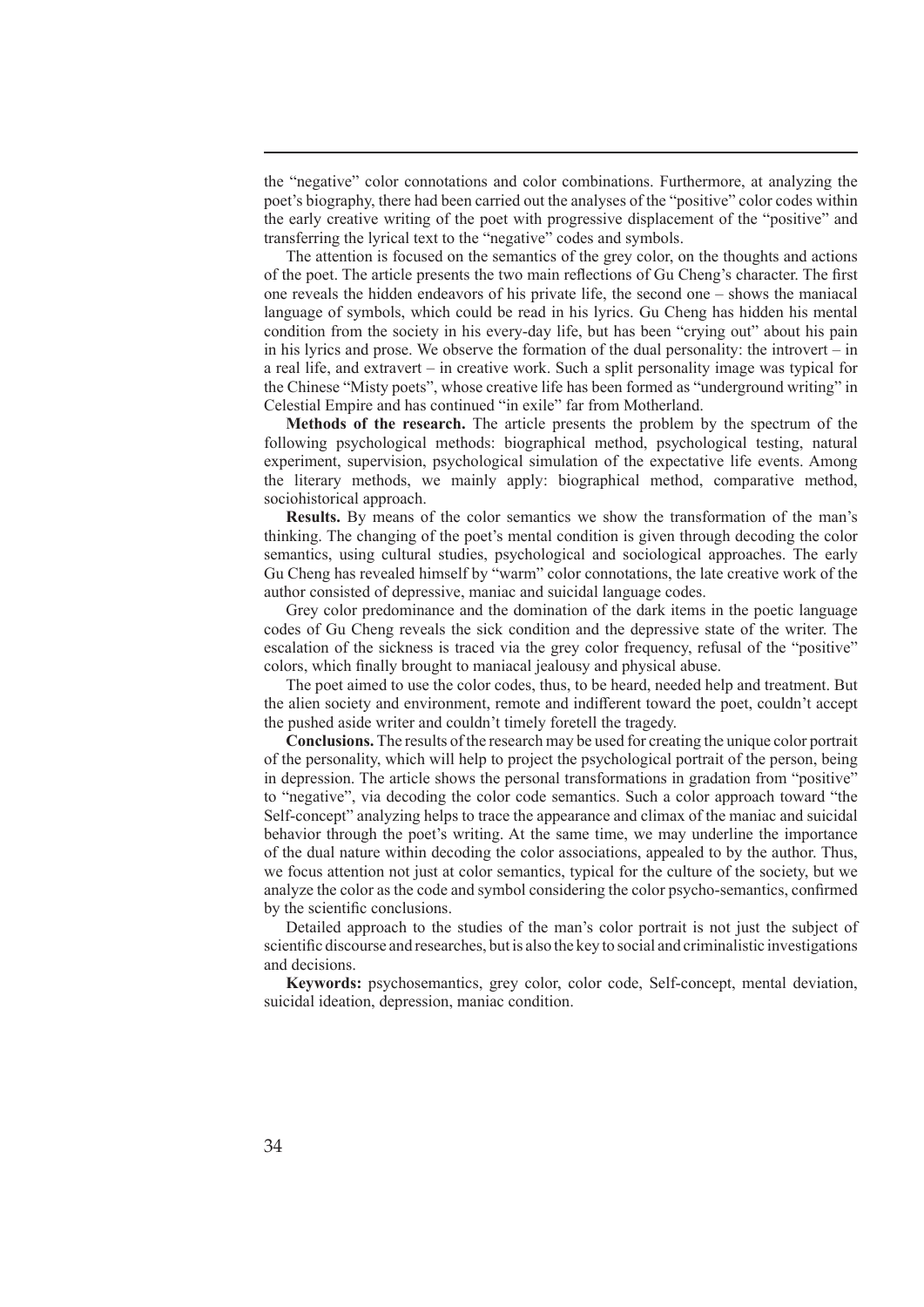# **ПСИХОСЕМАНТИКА СІРОГО КОЛЬОРУ В ТВОРЧОСТІ ГУ ЧЕНА ЯК ПРОЯВ ЙОГО ДЕПРЕСИВНОГО СТАНУ, МАНІАКАЛЬНИХ СХИЛЬНОСТЕЙ ТА СУЇЦИДНОГО МИСЛЕННЯ**

### *О. Гуль, А. Брацкі*

**Вступ.** У статті аналізується "Я-концепція" індивіда крізь призму колірної семантики та колірних кодів автора на прикладі творчості китайського поета-дисидента Гу Чена. Колірні проекції ранньої та пізньої творчості митця є рефлексією його психологічного стану, віддзеркаленням оточуючого світу, проявом бунтівного характеру та "вовкуватості" поета. Колірні коди у статті дешифровано за допомогою психосемантичного портрета митця, а надно – засобами аналізу "колірного автопортрету", який поет навмисно пропонує своєму читачеві як засіб кодового спілкування. Такий спосіб представлення власного світосприйняття дозволяє простежити інтроверта, який завжди хоче бути почутим, проте боїться. Невипадковість кодових колірних асоціацій пояснюється, насамперед, долею поета-дисидента в Китаї, а згодом – поета "в екзилі", який завжди змушений ховатись, а власну творчість репрезентувати у вигляді мовних кодів, асоціацій, символів. Це говорить про те, що митець писав не для загалу, а спрямовував написане лише для тих, хто зрозуміє його.

Поява сірого кольору в творчості Гу Чена і асоціації себе із "сірим костюмом" є невипадковими. Дослідження психосемантики сірого кольору дає ключ до аналізу та інтерпретації розумових відхилень китайського поета. Відтак у статті запропоновано стислий екскурс до психосемантики сірого кольору та семантики "негативних" колірних конотацій і колірних сполучень. Далі, у ході висвітлення біографії митця, проведено аналіз "позитивних" колірних кодів у ранній творчості поета, із поступовим витісненням "позитивного" і перелаштуванням ліричного текстового масиву до "негативних" кодів і символів.

Увага зосереджена на семантиці сірого кольору, на думках і вчинках поета. У статті аналізується особистість Гу Чена у двох площинах. У першій описуються приховані бажання та устремління, пов'язані з особистим життям, у другій – відображено мову колірних кодів хворої людини, маніяка, що прочитується у його ліриці. Гу Чен приховує свій психічний стан від соціуму в повсякденному житті, проте "кричить" про свій біль у ліриці, прозі. Ми спостерігаємо за формуванням роздвоєння особистості: інтроверт у житті, екстраверт – у творчості. І таке роздвоєння є типовим для китайських "Туманних поетів", чия творча стежка формувалась у підпільному русі на теренах Піднебесної і продовжилась "в екзилі" далеко за межами Батьківщини.

**Методи дослідження.** Стаття розкриває проблематику в спектрі таких психологічних методів: біографічний метод, психологічне тестування, експеримент, спостереження, психологічне моделювання ситуації та подальших дій. Серед літературних методів, переважають: біографічний метод, порівняльний метод, соціоісторичний метод.

**Результати.** За допомогою семантики кольору в статті показано трансформацію психології людини. У статті проаналізовано зміну психологічного стану поета крізь призму колірної семантики з позиції культурології, психології та соціології. Ранній Гу Чен проявляє себе "теплими" колірними конотаціями, пізнія творчість митця – це депресивні, манікальні та суїцидальні мовні коди.

Переважання сірого кольору й темних відтінків у таких кодах Гу Чена розкриває хворобливий та депресивний стан митця. Посилення хворобливих проявів простежується у зв'язку з більш частим згадуванням сірого кольору, витісненням "позитив-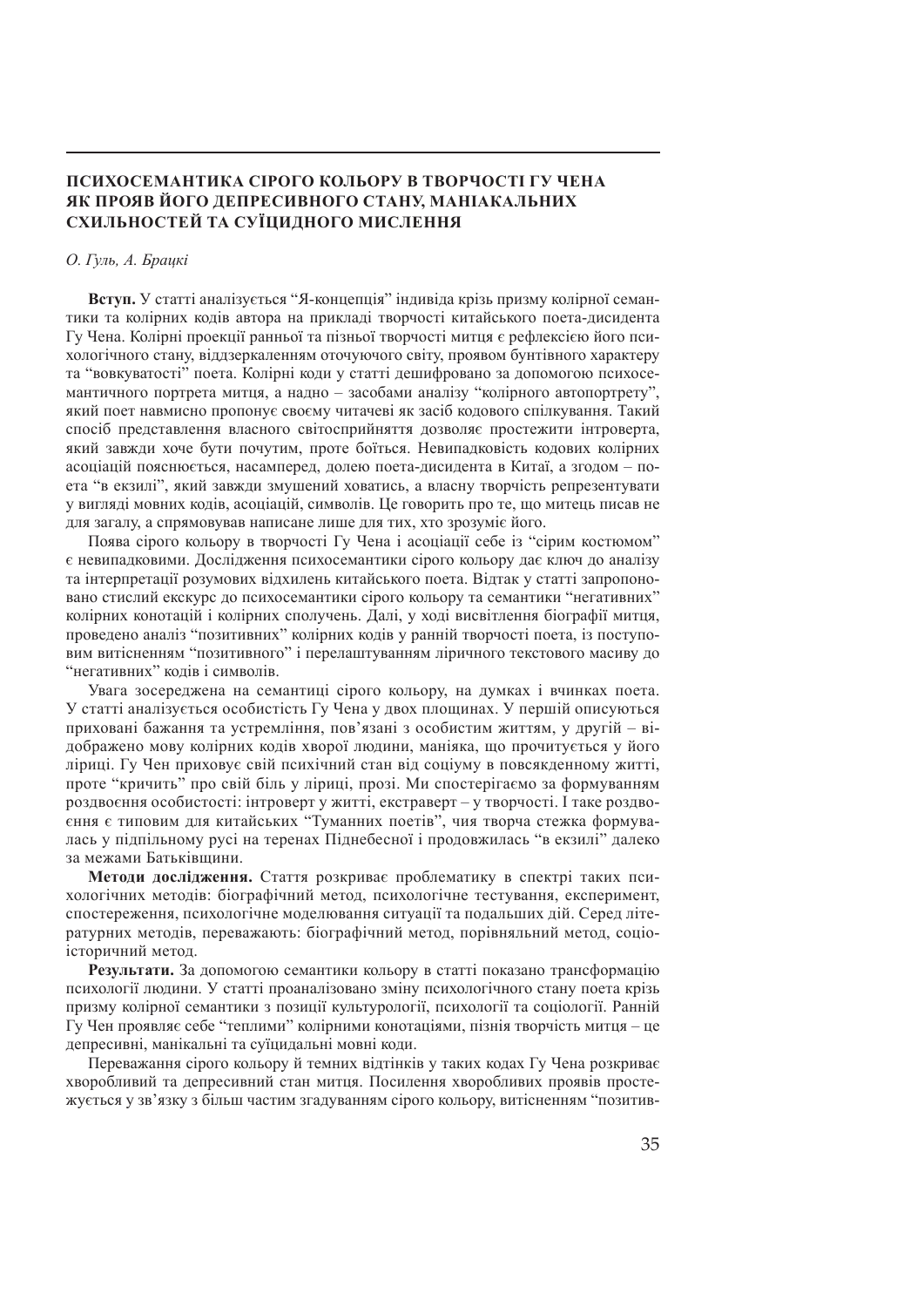них" колоративів, що, своєю чергою, на побутовому рівні виливається у маніакальні ревнощі та фізичне насильство.

Поет свідомо уводив колірні коди, прагнув бути почутим, потребував допомоги й лікування. Проте чужий соціум і оточення, далекі та байдужі до творчості поета, не сприйняли відлюдькуватого митця і вчасно не попередили трагедію.

**Висновки.** Результати дослідження можуть бути використані для окреслення унікального кольорового портрету особистості, що є підґрунтям для подальшого проектування психологічного портрету людини, яка перебуває у депресивному стані. У статті засобами кольору вдалося дешифрувати особистісні трансформації в градації від позитивних до негативних. Такий колірний підхід до аналізу "Я-концепції" індивіда дозволяє простежити появу і кульмінацію маніакальних та суїцидальних проявів крізь призму творчості. Водночас можемо зробити висновок про важливість дуальності у ході декодування колірних асоціацій, до яких апелює автор. Так, увага фокусується не лише на семантиці кольору, притаманній для культури соціуму та відповідного соціокультурного сприйняття і відтворення. Аналіз кольору як коду і символу у творчості має також розглядатись з урахуванням колірної психосемантики, підкріпленої науковою думкою.

Подібний деталізований підхід до вивчення колірного портрету індивіда є не лише предметом наукового дискурсу і наукових розвідок, але й слугує ключем до соціальних і криміналістичних досліджень та висновків.

**Ключові слова:** психосемантика, сірий колір, колірні коди, Я-концепція, розумові відхилення, суїцидальні прояви, депресія, маніакальний стан.

## **Введение**

Статья построена в плоскости анализа трех ключевых вопросов: *первый* касается семантики и символики серого цвета в аспекте проведенных психологических исследований и тестов; *второй* направлен на анализ последующей реализации серого цвета в лирическом контексте Гу Чэна с поисками скрытого смысла депрессивного состояния и расстройства психики поэта, а также расшифровки подтекста образов и символов, которые стоит трактовать, ссылаясь на серый цвет, определяющий код "Я-концепции" поэта. *Третий* этап нашего анализа затрагивает описание исхода того, что поэт не был услышан читателем, тут же описывается факт того, что поэт не мог смириться с некоторой отверженностью в обществе. Речь пойдет о кульминации жизненного пути Гу Чэна с ярким обострением шизофрении, проявлением маниакальных наклонностей по отношению к любимой супруге и, как довершающий конец бегства поэта от самого себя – к суициду. В дополнение к перечисленной проблематике статьи стоит упомянуть о физическом насилии по отношению к сыну и супруге, а также о той легкости, с которой поэт посредством кода *серого цвета* предупреждал о своих наклонностях, выражая цветом и символами проявления больного разума в лирике и прозе, тем самым используя особый авторский стиль осознанного маньяка.

**Объектом нашего исследования** является появление *серого цвета* в творчестве Гу Чэна как элемента "Я-концепции" поэта. Мы постараемся отследить, как происходит трансформация сознания человека, апеллирующего изначально к "теплой" колористике красного и желтого, к "жизненной" колористике зеленого, синего; и постепенный спад жизненной энергии, апатия, исчезновенияе интереса к жизни, неприятие себя в новом социуме и культуре, нагнетание недоверия к супруге и окружающим людям, разочарованность в жизни, и как следствие – подача своего "цветового портрета" с позиции серости, черноты, тусклости, безразличия.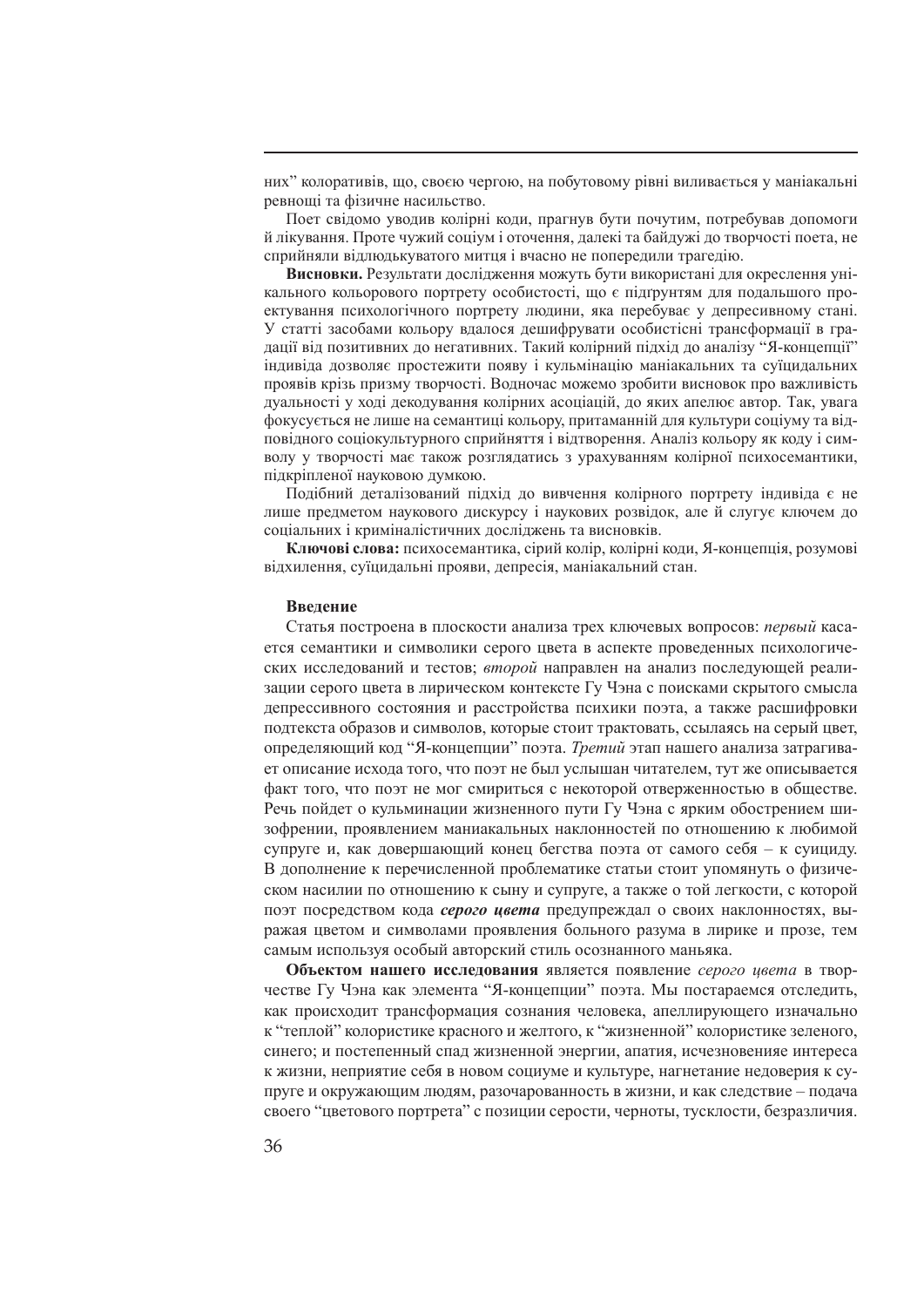**Предметом исследования** является символика и семантика серого цвета в контексте лирики с детализацией вариативности интерпретаций сюжета.

*Первоочередными задачами,* выстраиваемыми в статье, являются:

1) анализ биографии поэта как ключ к психотипу самого поэта и его лирического героя;

2) формирование краткой сводки по психосемантике серого цвета, собранной на основании теоретической и практической карты психологии серого цвета;

3) раскрытие семантики серого цвета Гу Чэна посредством анализа "серости" в его лирике;

4) сопоставление психосемантики серого цвета с "Я-концепцией" поэта-эмигранта и перекодировкой "цветового портрета" в сторону негативных коннотаций, переходом от психотипа экстраверта к интроверту;

5) анализ возможных психических отклонений Гу Чэна в контексте серого цвета;

6) исследование маниакально-суицидального исхода жизненного пути китайского литератора в плане возможности предотвратить трагедию, прослеживая сбой в психике на примере доминирования серого цвета в "позднем" творчестве Гу Чэна.

Разделяя исследование в статье на две плоскости – *цвет* и *личность* – стоит разграничивать и теоретическую базу нашего исследования.

## **Материал и методы исследования**

*Исследования серого цвета* детально представлены в работах таких ученых, как: Л. Шварц – "Изменения цветоощущения в эмоциональных состояниях" (1948), Э. Дорофеева – "О возможных критериях распознавания эмоциональных состояний" (1968), Э. Дорофеева, А. Карпинский, Ф. Случевский, Б. Щербатов – "Некоторые пути объективных дифференцировок особенностей эмоционального фона при различных психопатологических состояниях" (1969), Э. Дорофеева – "Сдвиги цветовой чувствительности как индикатор эмоциональных состояний" (1970), И. Дашков, Е. Устинович – "Экспериментальные исследования валидности шкалы субъективного предпочтения цвета (тест Люшера)" (1980), М. Люшер – "Тест Люшера. Оценка личности через выбор цвета" (1985), Б. Базыма – "Исследование отношения к цвету как метода в диагностике эмоциональных нарушений при шизофрении. Диссертация и автореферат на соискание ученой степени кандидата психологических наук" (1991), Б. Базыма – "Психология цвета: Теория и практика" (2005), М. Люшер – "Четырехцветный человек" (2005), Дж. Боурн – (Jennifer Bourn) "Color Meaning: Meaning of The Color Grey" (2010), Х. ван Браам (Hailey van Braam) – "Gray Color Psychology and Meaning" (2000).

Цветовую гамму действительности поэта описывает А. Бодоева "Символика цвета в творчестве китайского поэта Гу Чэна (1956–1993)" (2010), которая также отмечает *преобладание серого цвета*, как характеристики *депрессивного состояния* и «пессиместических настроений, навеянных эпохой "культурной революции"» [Бодоева, 2010, *68*]. Стоит обратить внимание, что ученая смещает акцент в сторону присутствия позитивного мышления поэта, приводя в своем исследовании примеры зеленых, красных, желтых и золотистых проявлений в лирике.

**Актуальность статьи** прослеживается в том, что личность *Гу Чэна*, его творчество и психо-эмоциональное состояние все еще исследованы недостаточно, анализируются в основном в контексте китайской "Туманной поэзии" ("朦胧诗")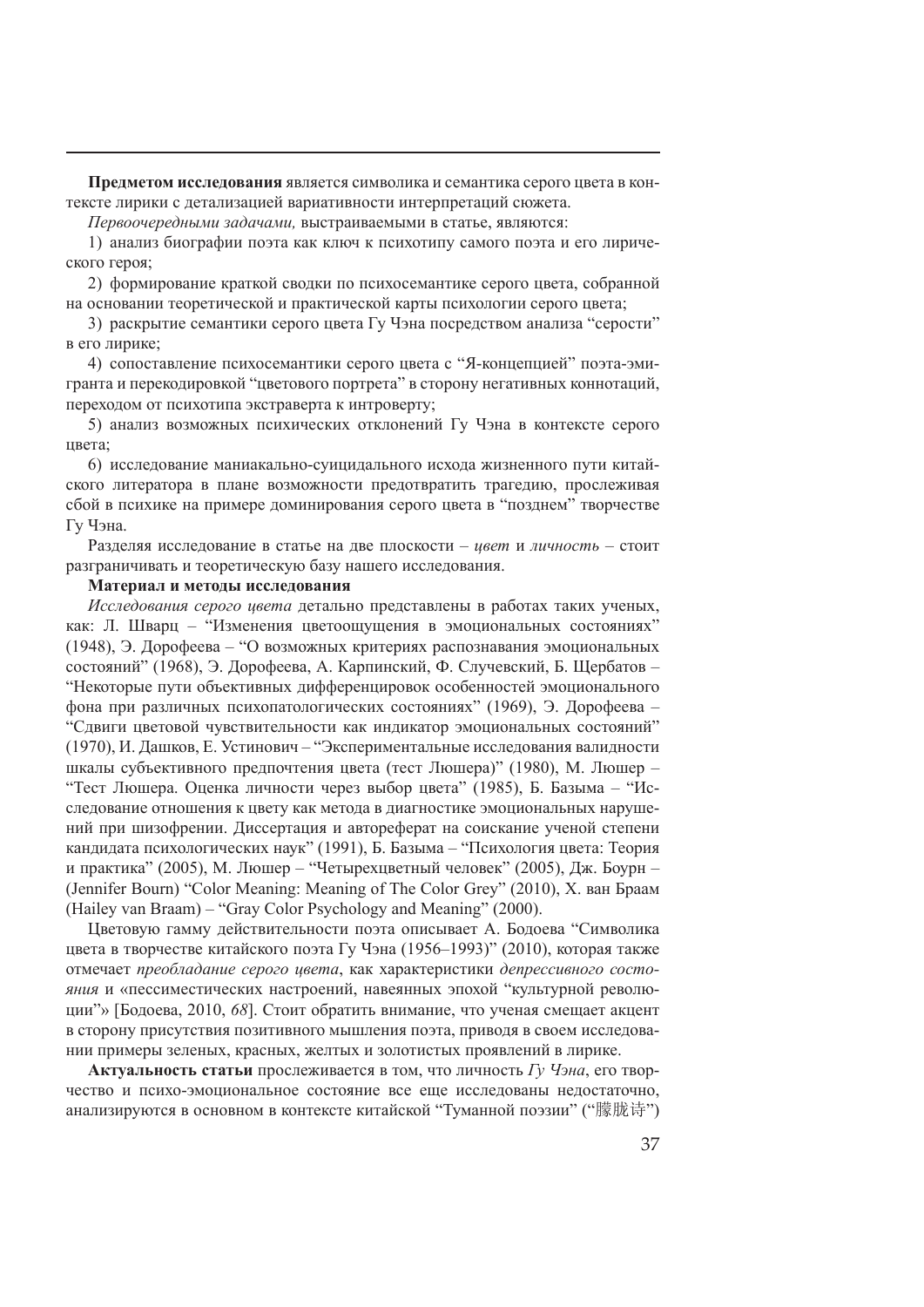на примере таких работ, как: М. Хайдапова "История формирования и развитие китайской "туманной поэзии"" (2010); М. Хайдапова "*Идейно-художественное своеобразие китайской "Туманной поэзии"* (2012), Ю. Безверхняя "Стилистические фигуры китайской "Туманной поэзии" ХХ века" (2013), О. Шулунова "Туманная поэзия" и "Поэзия третьего поколения": преемственность и оппозиция концептов" (2019).

Библиография Магхела ван Кревела (Maghiel van Crevel) представляет собой целый ряд синологических исследований, посвященных жизненному пути китайских поэтов-эмигрантов ХХ века: "Lower Body Poetry and Its Lineage: Disbelief, Bad Behavior and Social Concern" (2008); "Avant-Garde Poetry in China since the 1980s" (2016); "Dangdai Zhongguo xianfeng shige shige yu shiren xingxiang "Images of Poetry and Poethood in Contemporary Chinese Avant-Garde Poetry" (2009); а также в соавторстве с Си Чуанем "Avant-garde Poetry in a Changing China" (1999).

Заинтересованность в исследовании личности самого Гу Чэна и его лирики стала предметом незначительного количества исследований в литературе, в частности, о нем писали: М. ван Кревел (Maghiel van Crevel) "Review of: Li X. Essays, Interviews, Recollectionw and Unpublished Material of Gu Cheng, 20th-Century Chinese Poet: The Poetics of Death" (2000); А. Бодоева "Поэт в изгнании (жизнь и творчество поэта Гу Чэна за границей)" (2009); A. Маргарито "Reflections of the West in Gu Cheng's Life and Poems" (2012).

Жизнеописание Гу Чэна и его супруги Се Е, представлено в хрониках А.-М. Бреди (Anna-Marie Brady) "Умершие в изгнании" (оригинальное название "DEAD IN EXILE: The Life and Death of Gu Cheng and Xie Ye", 1997).

В статье используются следующие **психологические методы**: биографический метод, психологическое тестирование, естественный эксперимент, наблюдение, психологическое моделирование (в аспекте моделирования возможного исхода жизненных событий). Среди **литературных методов**, используемых в статье, стоит отметить: художественный метод теории литературы, биографический метод, метод литературной герменевтики, социально-исторический метод, компаративистику.

#### **Результаты**

### **1. Психосемантика серого цвета в научной мысли**

Психология восприятия *серого цвета* в большей степени ориентируется на истоки мысли эпохи Средневековья, когда *серый*, применяемый повсеместно с *коричневым*, выдавал простолюдинов, в общей семантике "нищеты, безнадежности, убогости, несчастья, неподвижности и безутешности", а также *ассоциаций серого с пылью и прахом*. В одночасье семантика *коричневого* была сопряжена с ограничениями и умеренностью в жизни, доминирующей расчетливостью [Базыма 2005, *14–16, 24*].

В 1947 году Генрих Фрилинг разработал тест, характеризующий личность человека посредством раскрытия бессознательного, используя метод "Цветового зеркала". В процессе исследования тестируемые неосознанно выдавали положительные и отрицательные стороны своей личности, проводя ассоциации цвета с эмоциями, а также составляя субъективную ранжировку цветов согласно своим предпочтениям и настроению. Тест позволял с четкостью проследить последующие действия испытуемого, формируя ряд мотивов. Г. Фрилинг смог доказать, что цветовые предпочтения также объясняются возрастом и полом испытуемых: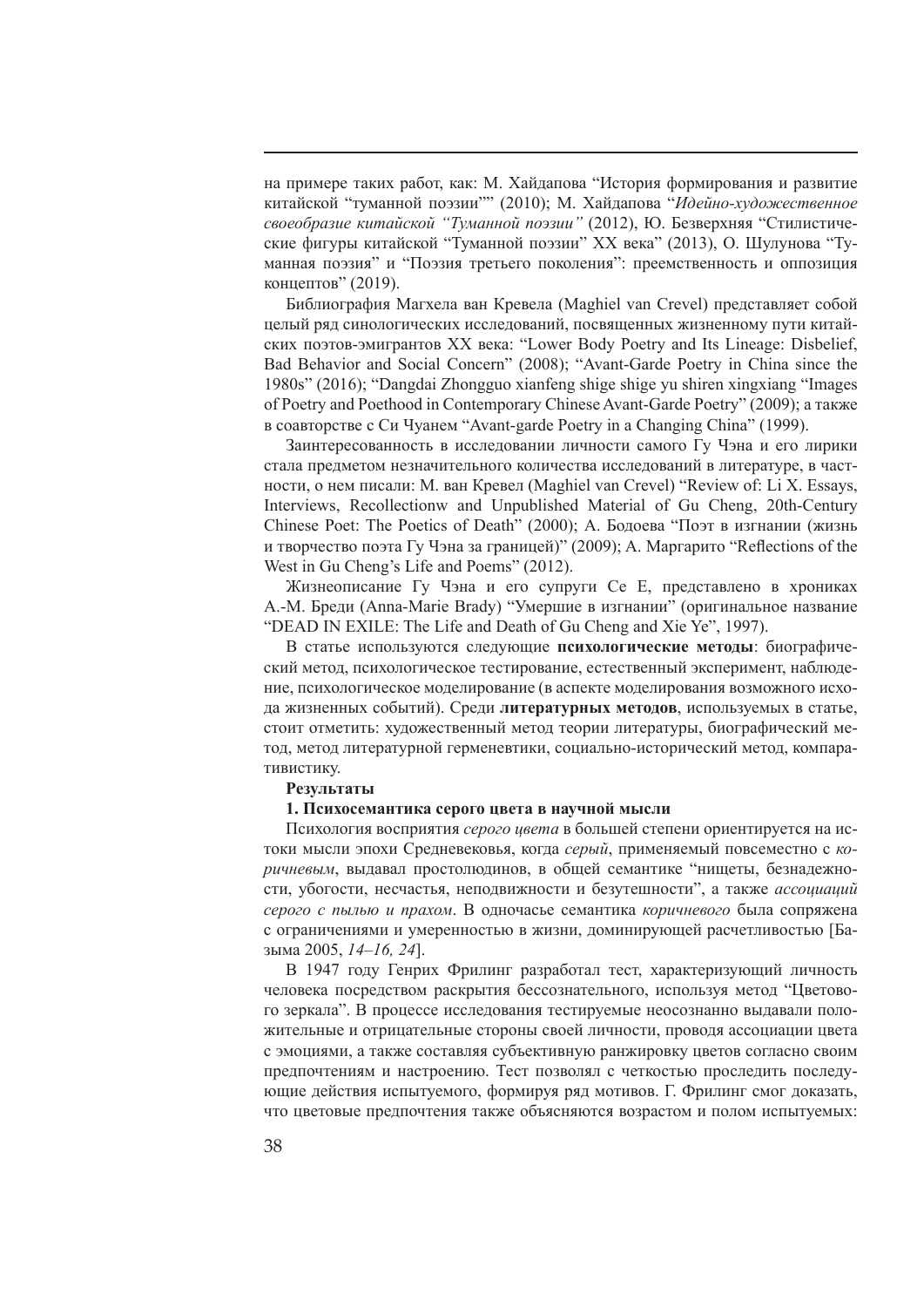согласно проведенным исследованиям, *ребенок возрастом 4–10 лет склонен отвергать коричневый, серый, черный и* другие темные оттенки. Позитивное мышление ребенка изначально нацелено на положительные и теплые цветовые ассоциации с *красным*, *розовым*, *бирюзовым цветом* [Базыма 2005, *34*]. В своих исследованиях Г. Фрилинг во многом отразил и продолжил теории И. В. Гете "К теории цвета" (1810), В. Кандинского "О духовном в искусстве" (1910), В. Кандинского "Ступени: текст художника" (1918).

Ряд исследований по приоритетности выбора цвета и цветовой гаммы провел М. Люшер в 1949 году. Стоит отметить, что тесты М. Люшера показали схожесть результатов исследования по определению психосоматических проблем и депрессивных состояний личности, полученных Г. Фрилингом, относительно приоритетности в выборе *серого цвета*. М. Люшер подобно ученым-единомышленникам оперирует понятием "Я-концепции" и "цветового автопортрета" как критериям глубокого анализа личности, своевременного выявления стресса, психоэмоционального выгорания, психических расстройств, с дальнейшим проявлением агрессивного поведения. В соответствии с результатами тестов М. Люшера *серый цвет* стоит рассматривать в *ассоциативном ряде коричневого и синего*, что раскрывает состояние грусти тестируемого, или же анализировать наряду с оттенками *коричневого и черного*, что говорит об утомлении испытуемых. В своих исследованиях ученые-психиатры, психологи и психолингвисты А. Ольшанникова, В. Семенов, Л. Смирнов (1976), А. Эткинд (1979; 1980–85), Л. Собчик (2012), подтвердили *негативно-депрессивные коннотации серого цвета как доминирующего.* На основании своих исследований А. Эткинд соотносит *серый цвет с утомлением, грустью, стыдом, отвращением и страхом* (А. Эткинд, результаты исследований, изложенные в диссертации "Разработка медико-психологических методов исследования эмоциональных компонентов отношений личности и их применение в изучении неврозов и аффективных расстройств", 1985)*.*

Несмотря на смещение *ранжировки цветов в соответствии с возрастом* и *преобладанием* умеренных и спокойных *оттенков серого*, оливкового, *серо-оливкового*, коричневого, *серо-коричневого*, испытуемые, в целом, отдают предпочтение теплым оттенкам красного, желтого, синего и зеленого. В гипнотическом состоянии, как подтверждающей методике ранжирования цвета, и четком проявлении бессознательного, испытуемые при ощущении радости называли красный и желтый, в то время, как гипнотическое *внушение чувства вины, вызывало у испытуемых ассоциации с серым* или синим цветом (В. Петренко, В. Кучеренко, 1988).

Стоит отметить, что люди, больные шизофренией отдают предпочтение голубому, серому, черному, красному и зеленому цвету в тесте на ассоциации с положительными эмоциями и чувством радости, а свое общее настроение больные описывают *серым цветом* [Базыма 2005, *62*, *72*]. При приеме нейролептиков больные не используют ассоциаций с теплыми цветами, отдавая четкое предпочтение *серому, синему и коричневому цвету* [Базыма 2005, *73*].

*Серый цвет* принято ассоциировать в негативном контексте дождя, промерзлого грунта, асфальта, серости жизни, однако спорным вопросом в данном контексте является соотношение серого цвета с ощущением радости от серых будней, дождя, тумана. С точки зрения психологии *серый* несет негативную семантику, а с точки зрения искусства, литературы, современного дизайна в интерьере серый носит нейтральную или положительную ассоциацию. И тут стоит напомнить,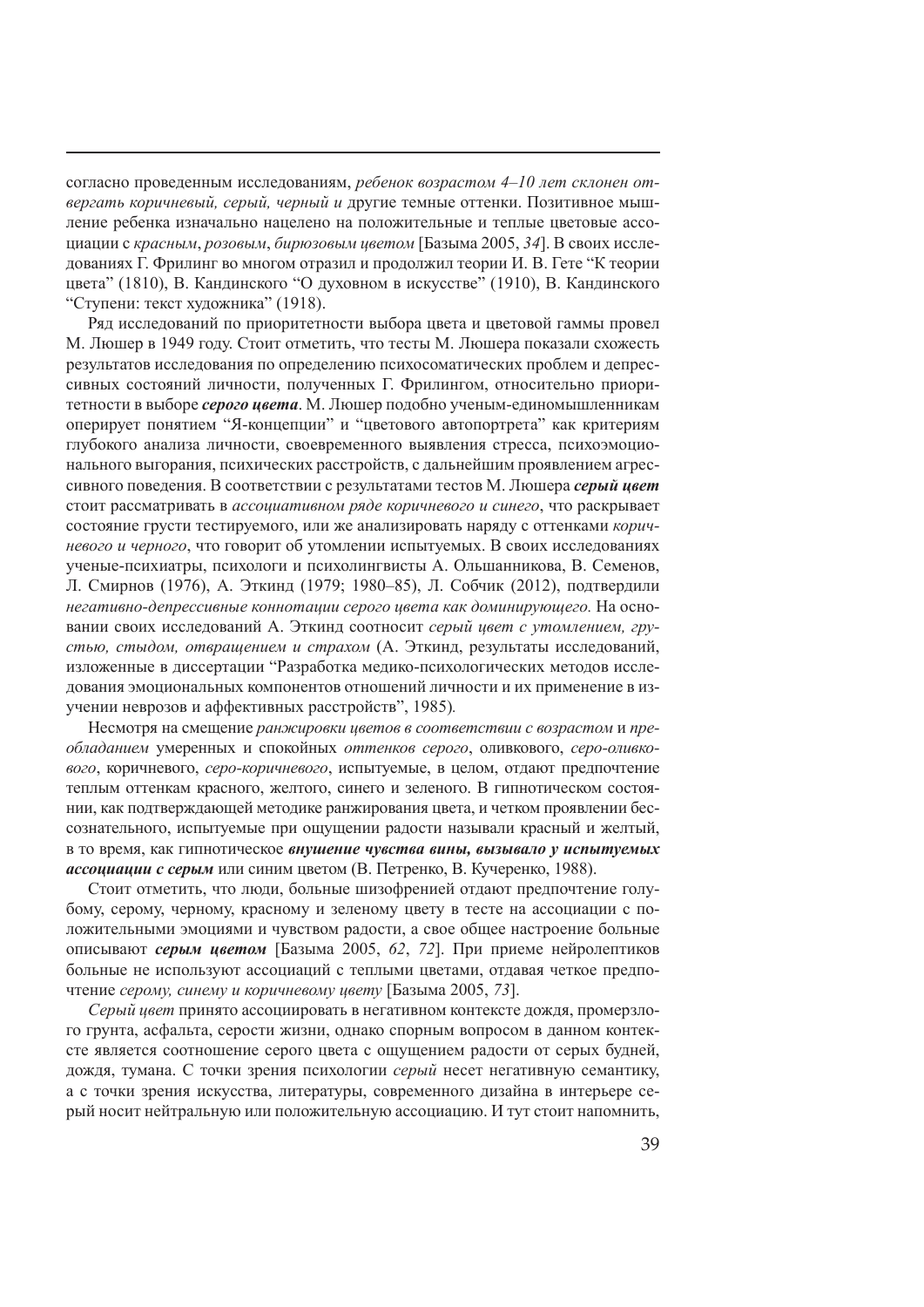что в современном деловом стиле преобладают именно серые и синие оттенки, а в строгом официальном стиле – черные.

Попробуем разобраться, настолько ли правильным является общепринятое в психологии утверждение о соотношении проявления душевных болезней с *серым цветом*. А. М. Эткинд доказал, что люди, страдающие *депрессией,* в 18 % случаев сравнивают себя именно с *серым цветом*, уступая в процентном соотношении черному  $-47$  % и зеленому  $-29$  % (Эткинд, 1984–1985). Однако, с учетом современных темпов жизни, где *серость* становится обыденностью и стиранием грани между дифференциацией полов, когда повсеместно идет пропаганда в виде слова "унисекс", стоил ли акцентировать внимание на цветовых различиях? Женщины и мужчины в 80 % выбирают стиль "унисекс" в одежде, интерьере, осознанно, чтобы сливаться с толпой. При этом выбирают серый, синий, оливковый, бежевый, коричневый и черный как своеобразную маскировку от излишнего внимания, и лишь 20 % населения продолжает использовать в повседневной жизни цветовую гамму – раскрывающую их внутренний мир.

Конец XX – начало XXI века диктует свои правила, и *серый цвет* в современном видении и восприятии цвета вносит оттенок *сдержанности*, *благородства* и *делового тона*, в то время как доминирование ярких теплых оттенков воспринимается как желание привлечь внимание к своей личности, как эгоизм, страсть и агрессия.

Подводя итог психологической картины *серого цвета*, резюмируем, что несмотря на современные тенденции в обществе, цветовой портрет/автопортрет личности в доминанте *серого цвета*, в первую очередь, указывает на *грусть, усталость, депрессию, а также рассматривается в изучении расстройств психики (в частности, когда речь идет о шизофрении).*

### **2. Цветовой автопортрет Гу Чэна**

## **2.1. Трансформация психологии Гу Чэна под влиянием эмиграции**

Разбирая психосемантику *серого цвета* как доминирующего на определенном жизненном этапе в творчестве китайского литератора Гу Чэна, стоит отметить, что сам поэт неосознанно отклонился от теплых цветовых коннотаций в своем творчестве в силу угнетающих обстоятельств, с которыми так и не смог справиться. Для понимания психотипа и эмоционального состояния Гу Чэна в нашем исследовании важную роль играет биографический метод исследования.

Приведем краткую биорафическую сводку. Гу Чэн (顾城) родился в 1956 году в Пекине. Является одним из ярких представителей группы китайских "Туманных поэтов" ("朦胧诗人"), поэтов-диссидентов второй половины ХХ ст., которые очертили себя поэтами-авангардистами, реформаторами и новаторами. Фактически это течение скорее отвечает тенденциям нео-авангардизма, сюрреализма и модернизма. Всемирную славу Гу Чэну принесла его лирика, однако автор также известен своими эссе и новеллами.

Беззаботность жизни юного Гу Чэна сменилась непониманием реальности и политики Культурной революции, когда семье пришлось принудительно переехать из столицы в сельскую местность. Попытки поиска себя на литературном поприще Гу Чэн продолжил в составе группы "Туманных поэтов". Решительность и твердый характер молодого писателя позволили ему добиться расположения власти на определенный период, а также обрести группу своих почитателей. В этот период жизни творчество поэта наполнено *красным цветом* энергии,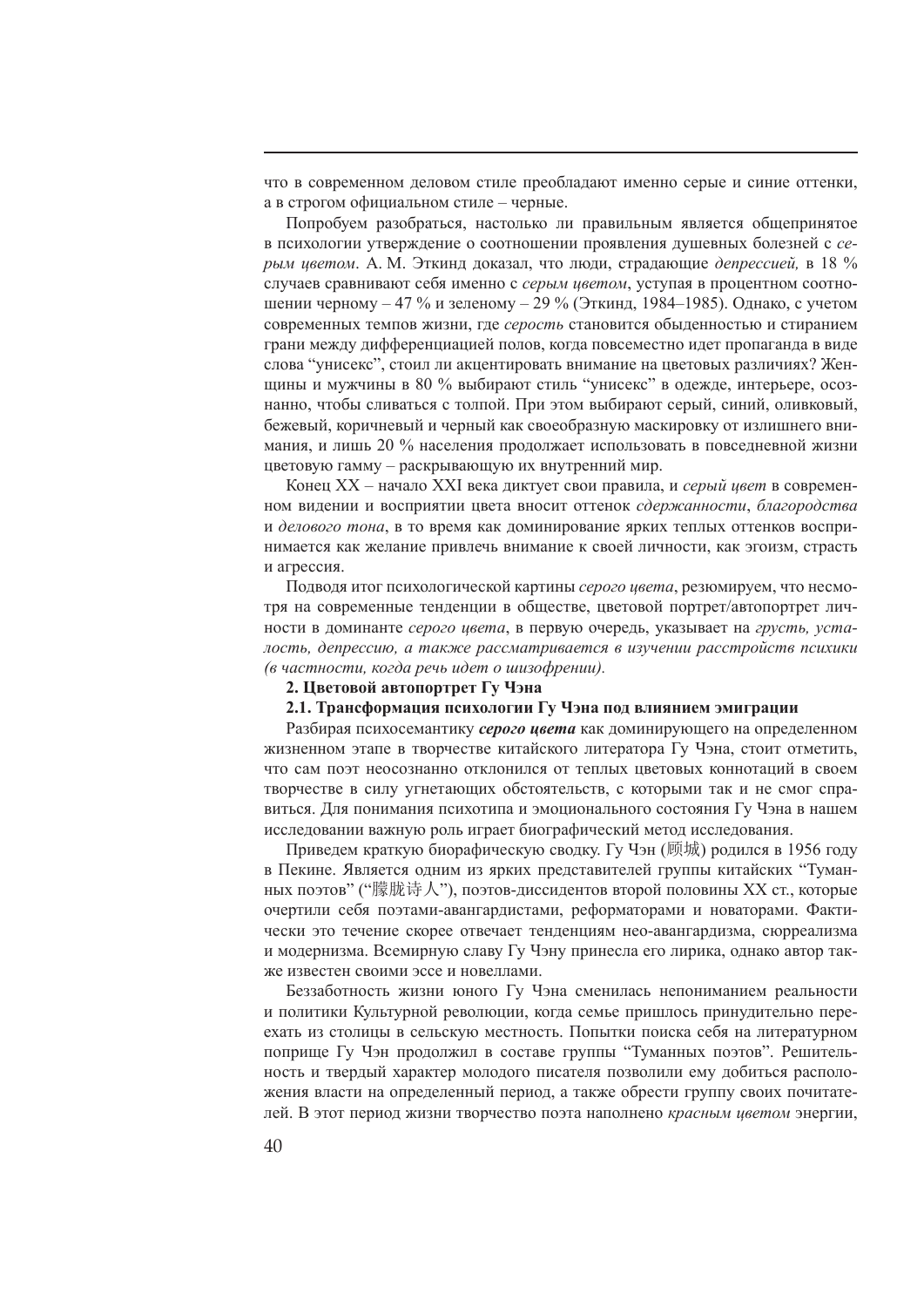силы и деятельности, а также *зеленым цветом,* цветом жизненных сил. Его молодая, горячая революционная натура *не приемлет серости*, несет собой пропаганду и агитацию, украшенную *красными лозунгами*. Патриотическая, пейзажная и интимная лирика наполнена цветом, тут доминирует *красный цвет*, например, *сафлора* "红花" ("土地是弯曲的"); внутренним *оптимизмом и* романтикой *очерчены небесно-голубые своды*, с которыми поэт сравнивает Небо "蓝天" ("голубое небо"); китайский язык "蓝色就是语言" ("язык имеет голубой окрас"), а чистоту помыслов и чувства, что на сердце, поэт также окрашивает в голубой цвет "心上的蓝天" ("土地是弯曲的").

Однако обрушившаяся на литераторов волна осуждения, критики, цензуры и репрессий толкает Гу Чэна и его единомышленников к эмиграции. Тихой гаванью, в одночасье, последним прибежищем поэта становится Новая Зеландия. Кроме Гу Чена, который сменил место жительство вместе со своей супругой Се Е, к эмиграции в Новую Зеландию в 1988 году присоединились: еще один представитель группы "Туманных поэтов" – Ян Лянь (杨炼) с женой Лю Йоухун; подруга семьи Ли Ин (близкая подруга Се Е); брат Се Е – Чжан Чунь, а также сестра Гу Чэна – Гу Сян.

В чужой стране в психике Гу Чэна постепенно зреет недовольство жизнью, невостребованность. Чувство тоски по родине, внутреннее негодование и ощущение неполноты любви выедают поэта изнутри, нарушая его душевное равновесие.

# **2.2. Серый цвет как код депрессивного состояния поэта**

Отображением психоэмоционального состояния поэта становится *доминирующий серый цвет в его лирике*, а также появление темных и черных вкраплений.

Борьба с депрессией и попытки разглядеть светлое будущее прозрачно очерчены семантикой черного (темного цвета, 黑的 hēide – "хэй дэ", 黑色的 hēisède – "хэй сэ дэ") в рядках лирики《一代人》("Поколение"):

| 黑夜给了我黑色的眼睛    | Темная ночь дала мне черные глаза               |
|---------------|-------------------------------------------------|
| 我却用它寻找光明 [顾城, | Однако я смог использовать это для поиска света |
| 《一代人》].       | "Поколение". Гу Чэн.                            |
| 《一代人》, 顾城     | перевод А. Гуль                                 |

Уже негативным рядом ассоциаций *с серым цветом* отображен "цветовой портрет" Гу Чэна в поэзии《雨行》("Идет дождь"). Свою "Я-концепцию" и восприятие себя в мире поэт показывает в *окружении серого цвета в повседневной жизни*: "серые тучи" – "云灰灰的", "темное небо" – "涂黑了天空" [顾城,《雨行》].

Внутренний мир Гу Чэна постепенно окрашивается в *серый цвет уныния*, *грусти и безразличия*, о чем открыто заявляет автор в поэзии "Ощущение" (《感觉》):

| 天是灰色的                        | Hebo cepoe        |
|------------------------------|-------------------|
| 路是灰色的                        | Путь серый        |
| 楼是灰色的                        | Многоэтажки серые |
| 雨是灰色的 [顾城, 118]. Дождь серый |                   |
|                              | (顾城, 《感觉》)        |
|                              | Перевод А. Гуль   |

Можно было бы не придавать значения окрашиванию пейзажной лирики в *серый цвет* и не искать психо-эмоционального переутомления и депрессивного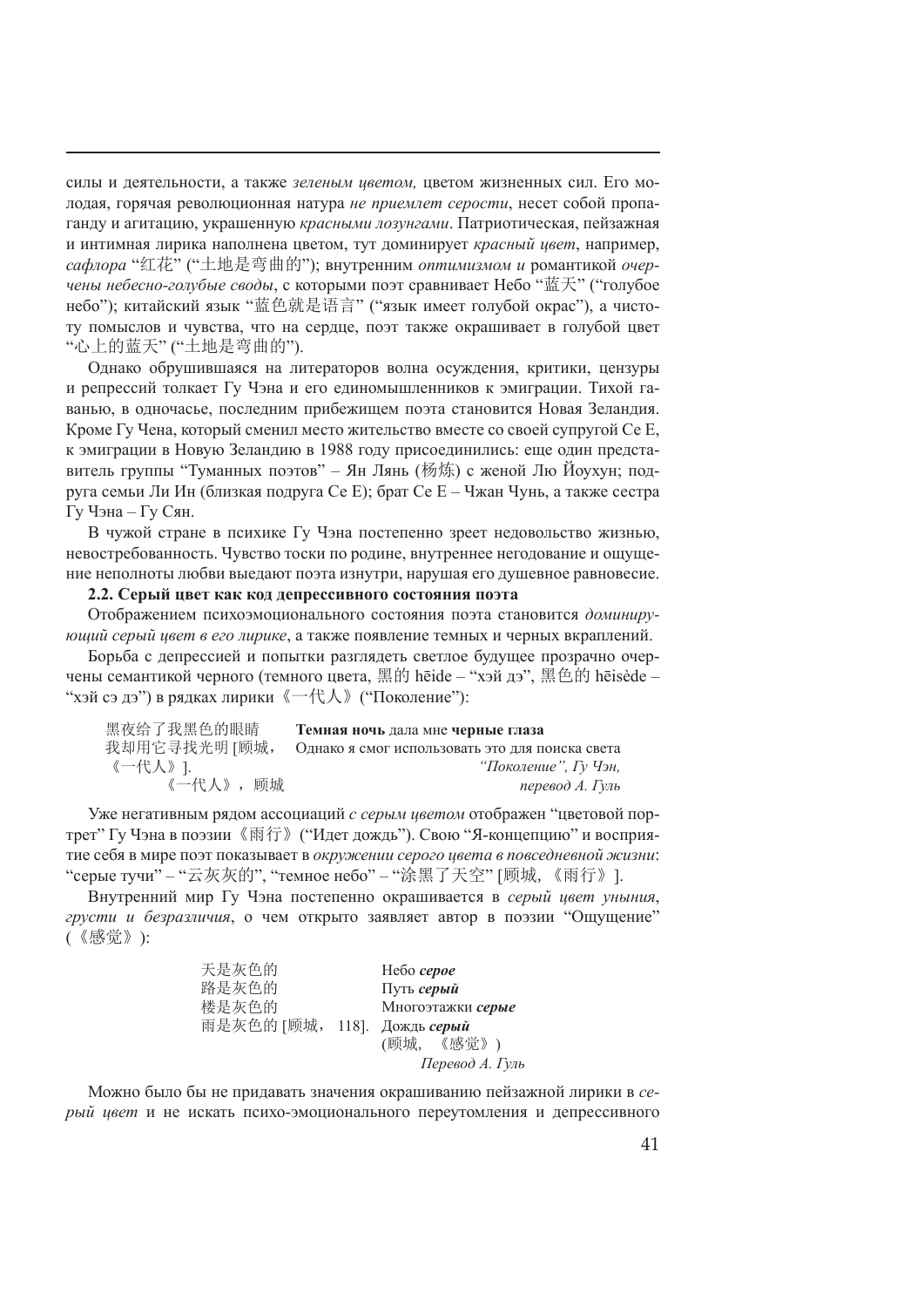состония автора, если бы на такие рассуждения не натолкнули следующие рядки стиха, раскрывающие болезненное состояние Гу Чэна. В его словах стираются грани восприятия реального и бессознательного в плоскости ассоциаций с промелькнувшей жизнью или же ее бессмысленностью. Свою жизнь поэт сравнивает с "мертвой золой" или "мертвым пеплом":

| В кусочке мертвого пепла       |
|--------------------------------|
| Проходят два ребенка           |
| Один - ярко красный            |
| 一个淡绿 [顾城, 127]. Один-салатовый |
| (顾城, "感觉")                     |
| Перевод Гуль А.                |
|                                |

Сравнение детей с красным или салатовым цветом – это воспоминание о прошлом, о детстве, где присутствовали краски, беззаботность, а нынешнее – это точка невозврата, мертвая точка, которую поэт очерчивает для себя "кусочком мертвого пепла". В то же время некое безразличие, которое поэт демонстрирует по отношению к детям, в скором времени станет отображением его отчужненности по отношению к сыну Сэму.

Важно отметить, что само слово **"**死灰**"** sǐ huī "сы хуй" – **"метрвый пепел"**, в лексикологии китайского языка, кроме прямого значения, имеет также переносное, образное значение – "подавленное настроение", "чувство одиночества", "чувство тоски и грусти". Более тяжелый смысловой оттенок прослеживается в переводе слова как – "безжизненный" или "мертвый" (словарь bkrs.info, 死灰). Можем сделать вывод, что свое психическое и физическое состояние Гу Чэн образно, посредством литературного языка и метафор, пытается донести до читателя, используя своеобразную аллюзию. Автор намекает на безысходность, цепляясь за жизнь своим творчеством, прося о помощи и пытаясь быть услышанным, однако боится обратиться за помощью к специалисту.

Депрессия и психическое расстройство еще не в полной мере овладело сознанием Гу Чэна, он в состоянии оценить свою болезненность и описать ее на языке символов. Образ темноты преследует поэта и в лирике "Канцелярское дело" ("案件"). Серостью и темнотой автор указывает на одиночество, которое остро испытывает, проживая в Новой Зеландии.

# **2.3. Начало конца в сером цвете – реализация маниакально-суицидальных наклонностей Гу Чэна**

Свою жизнь в Новой Зеландии сам поэт характеризовал как бегство от суеты, и перенаселенности Китая. Он мечтал создать свой мир, в гармонии с природой. Гу Чэн смог устроиться преподавателем классической китайской поэзии при университете. Казалось бы, идеальная семья, любимая жена и жизнь должна *заиграть новыми "теплыми" красками*, но не все так просто. Психика Гу Чэна уже в тот период требовала расширения горизонтов для чувств и реализации в творчестве. Одним из таких проявлений становится его одержимость созданием своего уникального "царства женщин" ("女儿国" nǚ'érguó), в котором будут две супруги, и обе любимые. Эту идею литератор изначально лелеял в мечтах и передавал в своем творчестве, что не могло оставить китайских критиков равнодушными. В эмиграционном пространстве никому не было дела до душевных терзаний Гу Чэна, а в Китае фривольность его высказываний подвергалась критики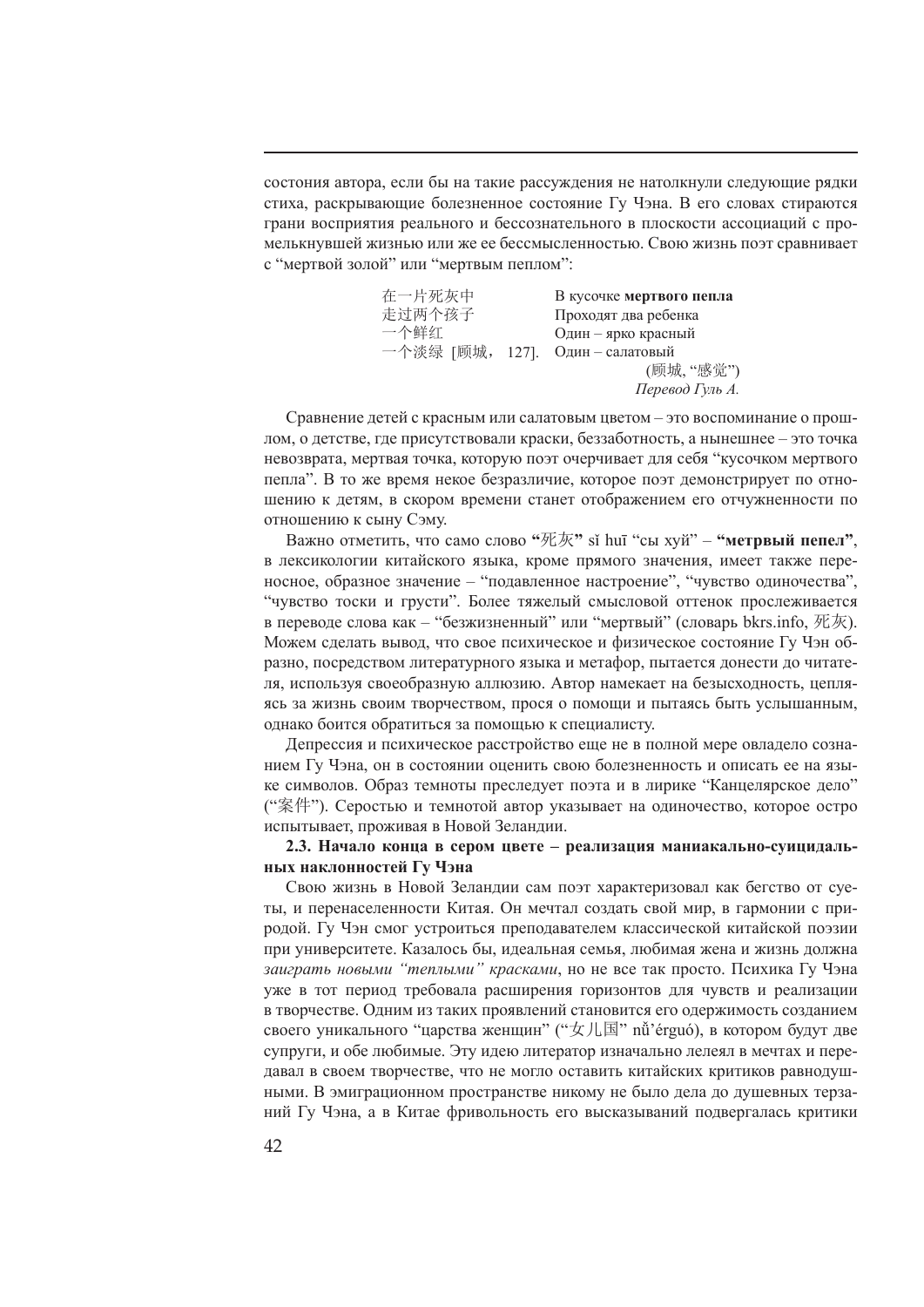и цензуре. Гу Чэн мог только говорить о взаимности и понимании в семье, хотя на самом деле чувствовал себя одиноким. Со временем Гу Чэн начал ревновать супругу к ее подруге Ли Ин. Чувство ревности переросло в маниакальные проявления. Со стороны казалось, что Гу Чэн ревнует супругу к ее подруге, либо же подругу к супруге. Приступы ревности перерастали в нервные срывы. Сбой в психике и приступы агрессии усиливались. Гу Чэна одолевало больное желание разделить жизнь с обеими женщинами, в этом он мог признаться лишь посредством символов и кодов в лирике и прозе. Душевные терзания толкали Гу Чэна на мысли о суициде, в котором он видел решение проблемы выбора. В *"больном сером воображении"* Гу Чэна был спроектирован уникальный *"серый мир"*, где он в *сером костюме*, скрыт от глаз окружающих, свободен в отношениях с двумя яркими красивыми женщинами, которых он в лирике ассоциировал с красными цветами. При этом ни одна из них не имела бы права бросить его, поставить перед выбором или критиковать такое поведение. Самовлюбленный эгоист, который требует от других полного подчинения своей воле, и в этом видит идеальность человеческого бытия.

Продолжая тему серого цвета в формировании портрета и "Я-концепции" Гу Чэна, стоит вспомнить о *сером старомодном костюме* Гу Чэна, который он привез с собой из Китая и надевал его в Новой Зеландии, пребывая в своем выдуманном мире, дополненном гардеробом из конусоподобных шляп. Свой стиль Гу Чэн называл "крепостью", иногда уточняя, что такая "крепость" защищала его самого от его же мыслей [Brady 1997, *130*]. Такая манера одевания и агрессии в поведении вызывала негативное отношение местного населения к Гу Чэну, в то же время обаяние супруги Се Е не позволило людям полностью отвернуться от эмигрантов.

*Серый стиль в одежде, в литературе, своеобразная "Я-концепция серости"*  постепенно сформировала психотип убежденного интроверта, пребывающего в состоянии глубокой депрессии с проявлением маниакальных желаний. Гу Чэн искал врагов и опасность в своем окружении, также сильно он боялся быть обличенным в своих отношениях с подругой Се Е. Одним из врагов Гу Чэна стал родной сын, от которого Се Е впоследствии придётся отказаться, назначив официального опекуна для ребенка.

Психика Гу Чэна выдает новые команды – преследовать свою жертву. Такое маниакальное преследование каждого шага и слова супруги доводит Се Е до глубочайшей депрессии, длительных истерик и одержимости быть преследованной. Гу Чэн же, опасаясь потерять любимых женщин, постоянно преследует их. Он сопровождает супругу даже при походе в ванную, туалет, подслушивает ее разговоры и открыто угрожает жене расправой в случае, если она попытается его бросить [Brady 1997].

Парадоксом поведения обоих супругов является то, что в последний год своей жизни (1993) оба, Гу Чэн и Се Е, начинают писать лирику и прозу, посвященную сыну Сэму. Это своего рода прощание с ребенком, понимание неминуемого исхода для обоих, смирение и принятие фатума.

Для публики супруги озвучили официальную версию – развод и мирное общение в последующем, однако это был отвод глаз от действительности, которую понимали только близкие и родные люди Гу Чэна и Се Е. Психически больной поэт никогда бы не отпустил супругу из своей жизни живой, боясь даже мысли, что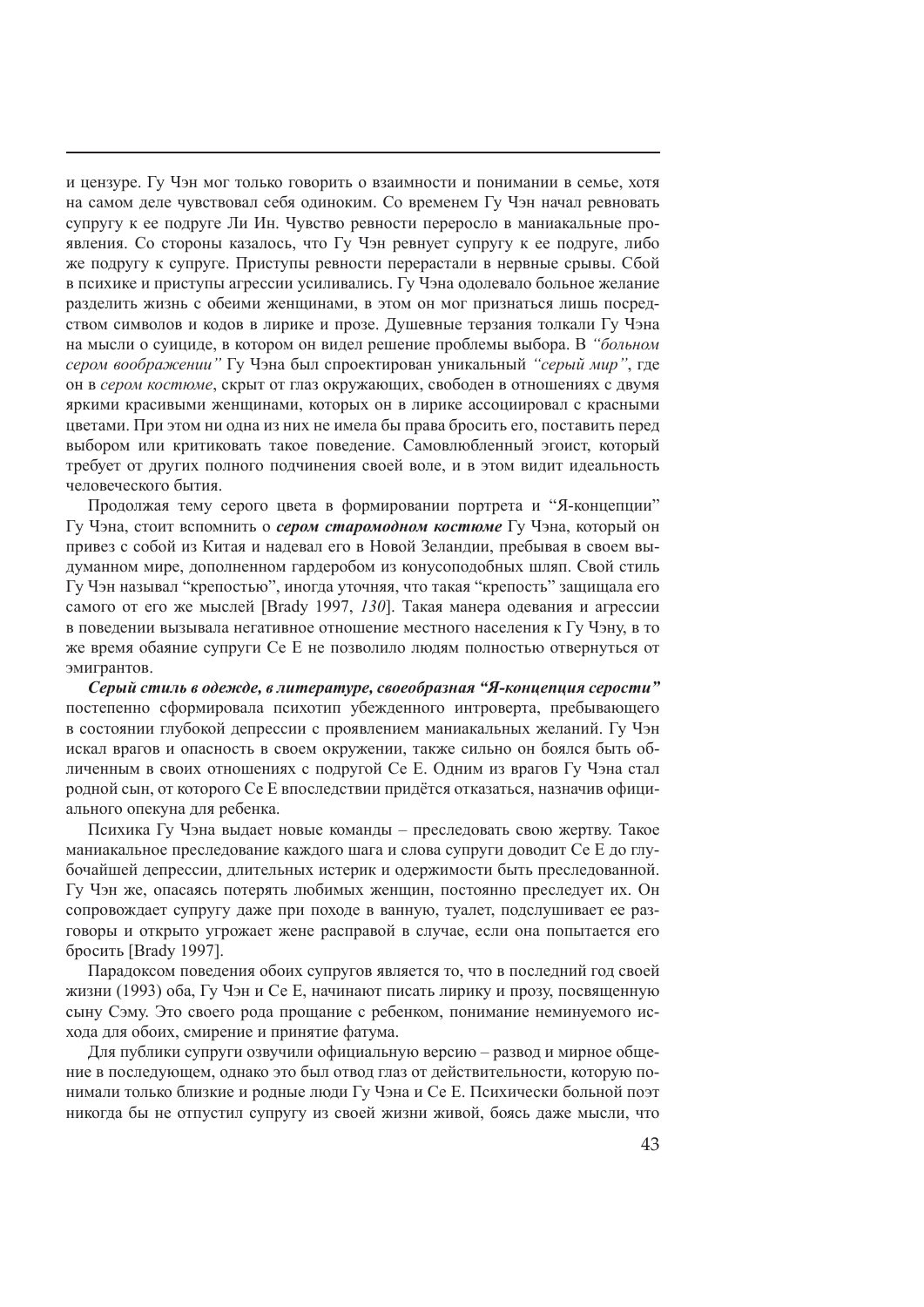она может быть счастливой с другим человеком, или что другой человек станет хозяином в его доме.

Убив супругу топором, Гу Чэн, в ее лице, мстил обеим возлюбленным, Се Е и Ли Ин, за предательство. Вынашиваемую годами идею о суициде поэт реализовал в тот же день, повесившись в своем дворе: именно так человек с "серыми мыслями", человек "в сером костюме" предался вечному забвению, уходя безвозвратно в "серое безмолвие".

### **Выводы**

В статье мы раскрыли суть "серого костюма", за которым прятался психически-больной человек в своих попытках уйти от проблем и реального мира, от непонимания общества, но что важнее всего – старался спрятаться от своих дурных мыслей, толкающих его на преступление. Посредством серого цвета, как особого кода мыслеформы и поступков, Гу Чэн выдает всю психосемантику цветовых проявлений серости: *грусть*, *тоску*, *депрессию*, *уныние*, *отверженность*, *одиночество*, *нереализованность*.

Семантика серого цвета в статье – это проявление мышления Гу Чэна, часть его "Я-концепции", его авторский стиль депрессивного больного, страдающего острыми приступами шизофрении. При этом Гу Чэн – это осознанный больной, который наследует маньяков классических произведений и пытается преподнести свои преступления в красивом виде и форме, создавая некое театрализованное действие, наполненное особым трагизмом. Подражая маньякам из американских фильмов второй половины ХХ ст., Гу Чэн выбирает стиль *серого тона*, *серого кода в* творчестве. Эти методы больной использует как предупреждение, намек на дальнейшие действия, в чем прослеживается особое желание привлечь внимание зрителя.

Статья сможет стать предметом дальнейших исследований личности и психоэмоционального состояния людей, выбирающих темную цветовую гамму в *серой доминанте*. Исследования "цветового портрета" могут послужить материалом анализа проявлений маниакальных и суицидальных наклонностей больного. Кроме того, осознанный выбор "серости" в жизни и своеобразный "переход на серую сторону" накладывает отпечаток на мышление человека и помогает составить просчет возможных действий больного, что, в свою очередь, поможет подобрать правильную поведенческую терапию. А также исследования "цветового автопортрета" и "Я-концепции" становятся одними из современных психологических критериев, используемых в криминалистике для идентификации личности и просчета действий человека. Таким образом, построение правильного "цветового портрета личности" раскрывает не только видимую, но и скрытую сторону биографии человека: его отношение к миру и окружающим, его взаимоотношение в социуме, его душевное состояние. Именно такую первостепенную роль психосемантики выбора цвета и цветовой гаммы мы взялись раскрыть в статье, предполагая проведение дальнейших исследований в области выявления психических расстройств и суицидально-маниакальных проявлений, реализованных в контексте посредством семантики цвета и кодовой структуры цвета.

### **ЛІТЕРАТУРА**

Базыма Б. А. Психология цвета: Теория и практика. Изд: Речь, 2005. 110 с.

Безверхняя Ю. В. Стилистические фигуры китайской "Туманной поэзии" XX века. *Літературознавчі студії*. 2013. Вип. 40(1). С. 33–38.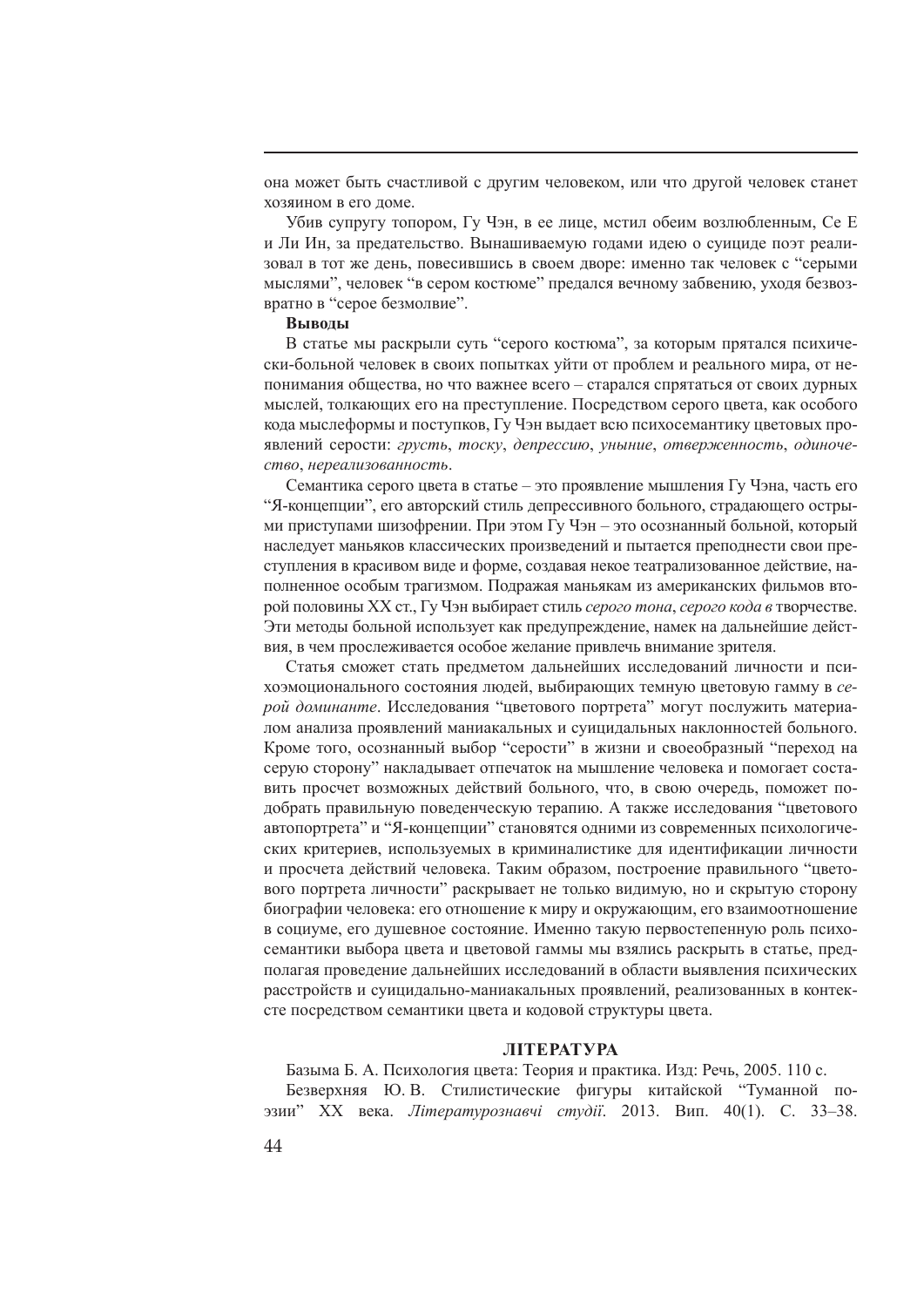URL: http://nbuv.gov.ua/UJRN/Lits\_2013\_40%281%29\_\_7 (дата обращения: 18.02.2021).

Блейхер В. М., Крук И. В. Патопсихологическая диагностика. Киев, 1986. 280 с.

Бодоева A. A. Поэт в изгнании (жизнь и творчество китайского поэта Гу Чэна за границей). *Вестник Бурятского государственного университета*. *Востоковедение*. Вып. 8, Улан-Удэ, 2009. С. 115–120.

Бодоева A. A. Символика цвета в творчестве китайского поэта Гу Чэна (1956–1993). *Вестник Бурятского государственного университета. Востоковедение*. Вып. 8. Улан-Удэ, 2010. С. 67–71.

Brady Anna-Marie. Умершие в изгнании (оригинальное название "DEAD IN EXILE: The Life and Death of Gu Cheng and Xie Ye"). 1997. P. 126–143.

Бразман М. Э., Дорофеева Э. Т. Щербатов В. А. О дифференциации некоторых эмоциональных состояний методом измерения цветовой чувствительности. Проблемы Базыма Б. А. *Психология цвета: Теория и практика 109 моделирования психической деятельности.* Новосибирск, 1967. С. 171–174.

顾城。顾城的诗。人民文学出版社。2010。176 页。

Gu Cheng. Критичний аналіз поезії**《一代人》**. URL: https://www.qingshi.net/ news/?1858.html (дата звернення: 24.01.2022).

顾城. Критичний аналіз поезії《雨行》. URL: https://wenku.baidu.com/ view/34da25c7ce84b9d528ea81c758f5f61fb636281e.html?re=view (дата звернення: 24.01.2022).

Дашков И. М., Устинович Е. А., Экспериментальные исследования валидности шкалы субъективного предпочтения цвета (тест Люшера). *Проблемы моделирования. Диагностика психических состояний в норме и патологии.* Ленинград, 1980. С. 115–126.

Люшер М. Сигналы личности. Воронеж, 1993. 160 с.

Margarito A. S. 2012Reflections of the West in Gu Cheng's Life and Poems. *Asian and African Studies*. P. 3–19.

Петренко В. Ф. Введение в экспериментальную психосемантику: исследование форм репрезентации в обыденном сознании. Москва, 1983. 175 с.

Плишко Н. К. О некоторых особенностях выбора цветов и сенсомоторных реакциях на световые стимулы различной модальности при изменении эмоционального состояния. *Диагностика психического состояния в норме и патологии*. Ленинград, 1980. С. 135–140.

Руденко В. Е. Цвет – эмоции – личность. Диагностика психических состояний в норме и патологии. Ленинград, 1980. С. 107–115.

Хайдапова М. Б.-О. История формирования и развитие китайской "туманной поэзии". *Вестник Бурятского государственного университета*. 2010. № 8. С. 123–128.

死灰. URL: https://bkrs.info/slovo.php?ch=死灰 (дата звернення: 24.01.2022).

Эткинд А. М. Цветовой тест отношений (ЦТО). Методические рекомендации. Ленинград, 1985. 18 с.

Эткинд А. М. Цветовой тест отношений и его применение в исследовании больных неврозами. *Социально-психологические исследования в психоневрологии*. Ленинград, 1980. С. 110–114.